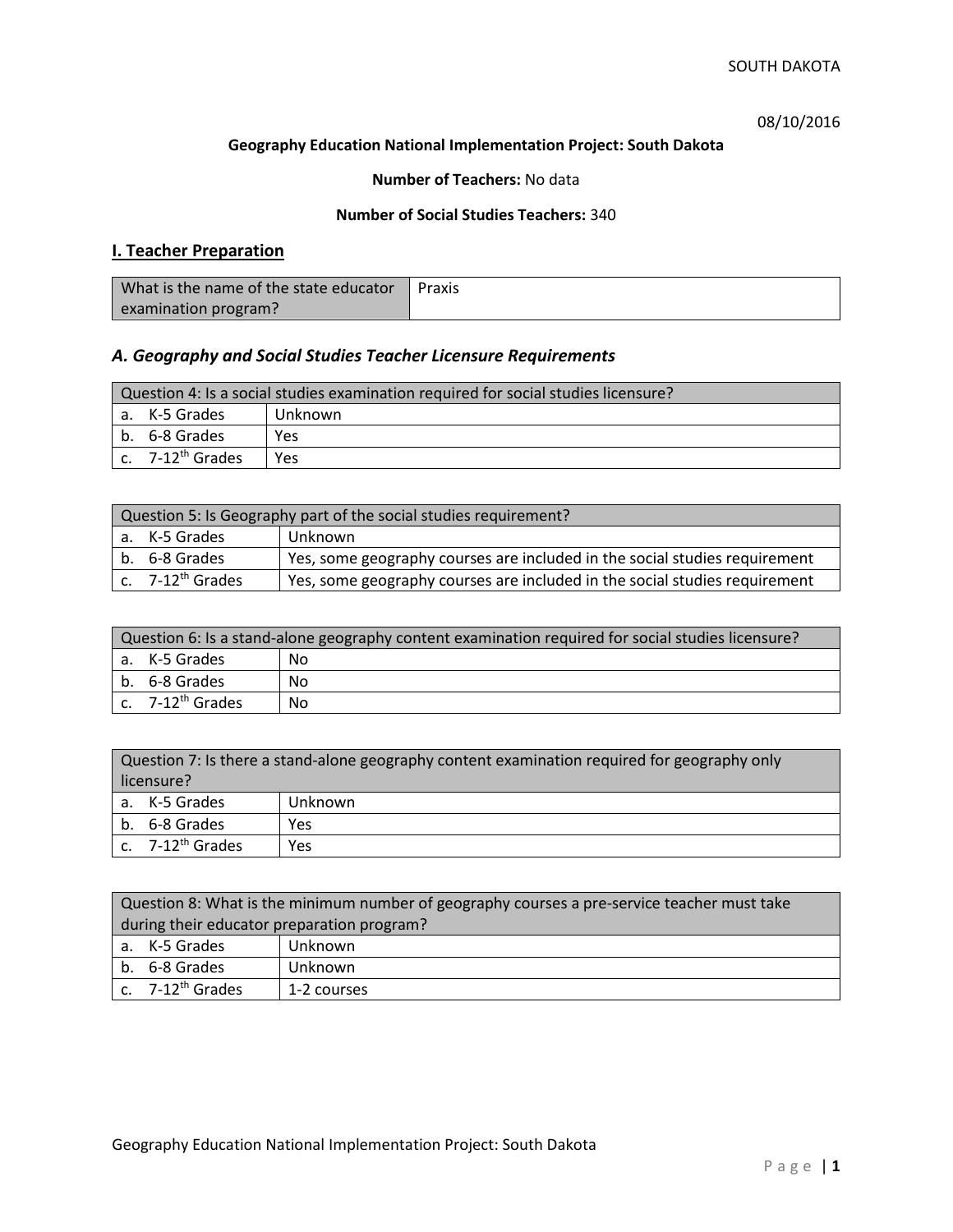| Question 9: Additional information about how<br>teachers become certified in your state? | One must have an undergraduate major as well<br>as a Praxis examination in order to gain state<br>certification as a "Geography Teacher" at the<br>middle and high school level. Said requirements<br>are not necessary, however, to teach middle or<br>high school geography. A social studies (history)<br>major and social studies (history or other related)<br>praxis exam are all that are necessary to actually<br>teach geography classes in the state to the best<br>of my knowledge. |
|------------------------------------------------------------------------------------------|------------------------------------------------------------------------------------------------------------------------------------------------------------------------------------------------------------------------------------------------------------------------------------------------------------------------------------------------------------------------------------------------------------------------------------------------------------------------------------------------|
|------------------------------------------------------------------------------------------|------------------------------------------------------------------------------------------------------------------------------------------------------------------------------------------------------------------------------------------------------------------------------------------------------------------------------------------------------------------------------------------------------------------------------------------------------------------------------------------------|

# *B. Professional Development*

| Question 10: Can in service teachers receive<br>certification credit for professional<br>development courses or programs in<br>geography? | Yes                                                           |
|-------------------------------------------------------------------------------------------------------------------------------------------|---------------------------------------------------------------|
| Question 11: Does the state education agency<br>(SEA) provide professional development in<br>geography?                                   | Other, very little usually after a state standard<br>revision |

# **II. Curriculum**

| Question 15: What is the name of the state   | South Dakota Content Standards              |
|----------------------------------------------|---------------------------------------------|
| standards?                                   |                                             |
| Question 16: How are the state standards     | Combination                                 |
| presented by grade level?                    |                                             |
| Question 17: When were the standards last    | Last 2 years                                |
| revised?                                     |                                             |
| Question 18: Are there plans for revision to | No timeline                                 |
| the state standards?                         |                                             |
| Question 19: Is geography included in the    | <b>Yes</b>                                  |
| state standards?                             |                                             |
| Question 20: How are the geography           | Geography standards are organized by strand |
| standards organized?                         |                                             |
| Question 21: What framework and/or           | No data                                     |
| documents were used?                         |                                             |

## **Question 22: What general topics are included?**

No data

| Question 23: What is the total number of credit | 22 credit hours |
|-------------------------------------------------|-----------------|
| hours required for high school graduation?      |                 |